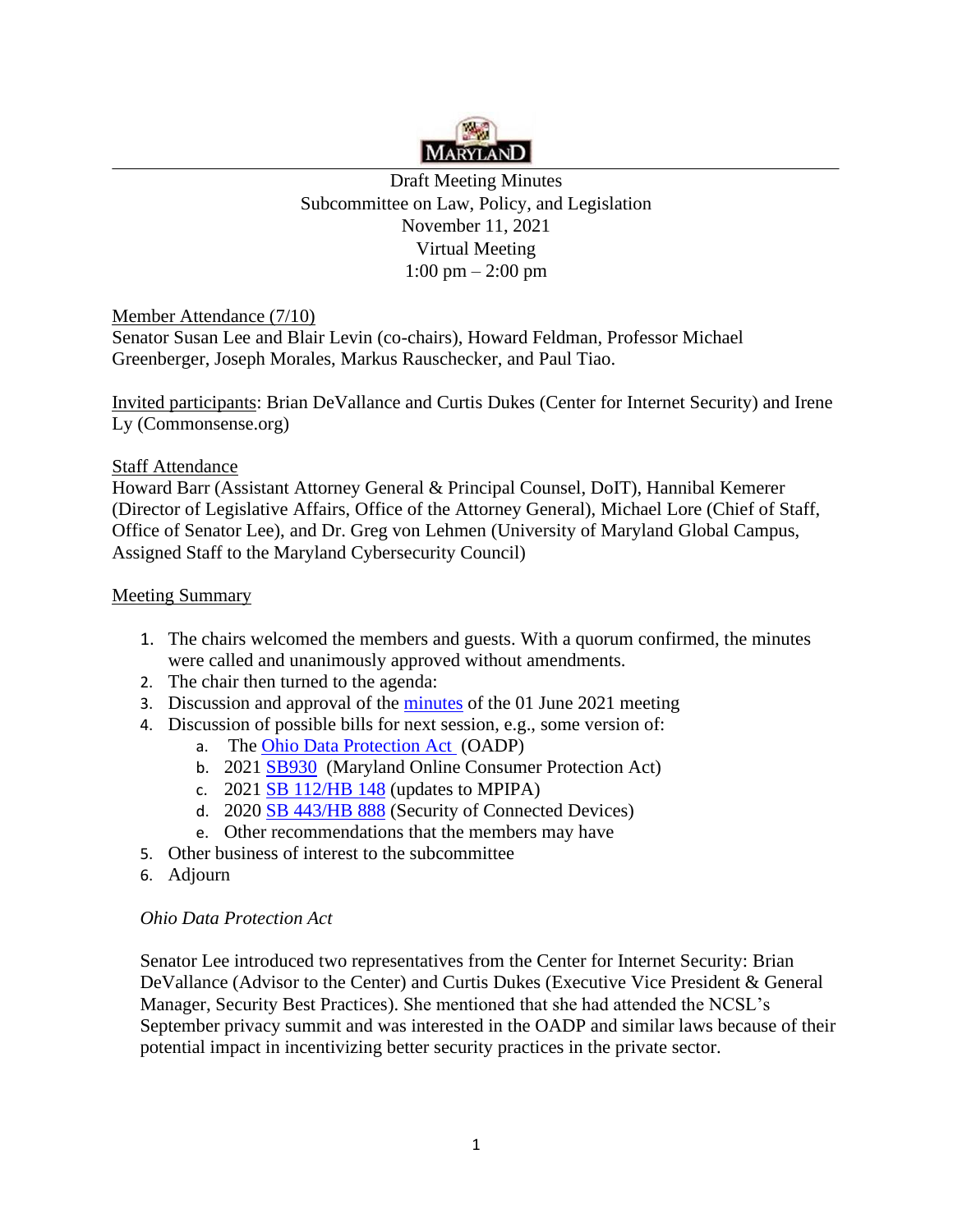Both Mr. DeVallance and Mr. Curtis thanked Senator Lee for the opportunity to provide information to the subcommittee. Mr. Curtis noted that the OADP enacted in in 2018. It was the first law in the Nation that aimed to incentivize businesses to implement a recognized cybersecurity framework or standard identified in the law (specific NIST special publications, CIS Controls, ISO 2700, or the FedRAMP security assessment framework). Similar laws have been passed in Utah and Connecticut, with Nevada and several other states likely to follow suit.

The incentives for implementation vary. The Ohio and Utah laws provide safe harbor against a suit in a state court or under state law in the case of a breach where the firm involved can demonstrate that it has made a reasonable effort to implement one of the cybersecurity frameworks or standards stipulated in the law. In lieu of safe harbor, the Connecticut law prevents punitive damages in such cases. The incentive could be something else, such as a tax credit or a state grant to implement a standard. Mr. DeVallance summarized by noting that short of regulation, offering the incentives for the private sector to enhance its cybersecurity is the best way forward.

Senator Lee asked if the specification of cybersecurity standards like ISO 2000 or CIS Controls creates a legal standard for the courts. Mr. DeVallance stated that it does not. But the laws provide that if a firm can prove that it implemented one of the approved standards, it earns the benefit.

Mr. Rauschecker asked two questions:

- 1) Whether there was any evidence about the rate of adoption by business under the Ohio law? Mr. Curtis answered that because the law is voluntary and the State does not track, the only evidence would come up in court cases. He underscored that the question is a good one and suggested that a survey might be done to address it.
- 2) How safe harbor provisions in the OADP changes the defense for a negligence claim? Mr. DeVallance answered that OADP and similar laws provide clarity about what a firm needs to do to claim safe harbor or other benefit. The difference is the specification of best practices or standards and demonstrating other things, like proportionality to scale of business, etc. Because of the specificity, it is easier to say whether there is negligence or not.

## *Maryland Online Consumer Protection Act (MOCPA)*

There being no further questions, Senator Lee thanked Mr. Curtis and Mr. DeVallance and turned to a discussion of the MOCPA. Mr. Lore introduced Ms. Irene Ly from [Commonsense.org](http://Commonsense.org) to provide an update on the implementation of the California Consumer Privacy Act (CCPA). He noted that lessons learned in California could be helpful in shaping the MOCPA.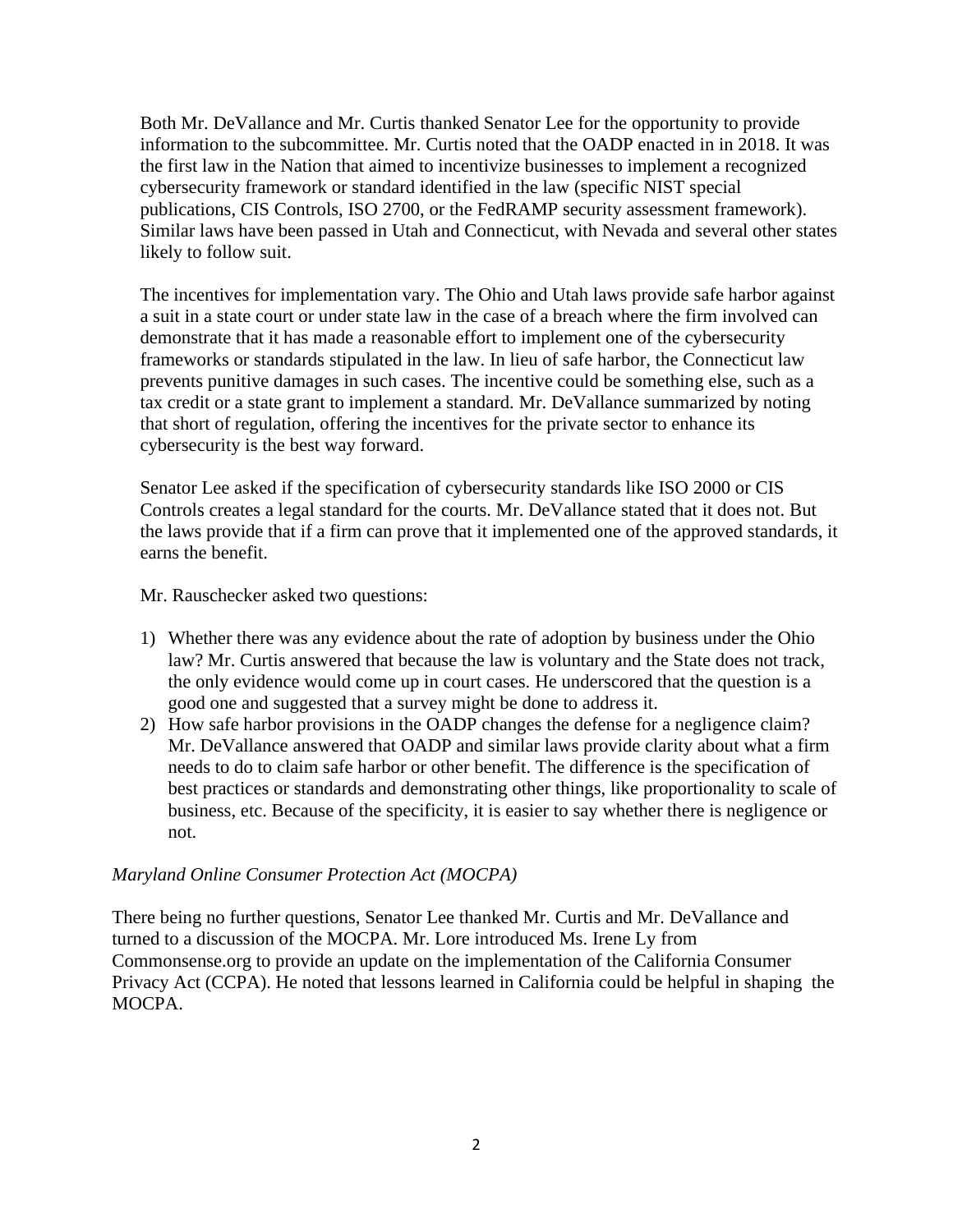Mr. Ly observed that the focus of [Commonsense.org](http://Commonsense.org) is helping children use the internet safely. In this connection, she pointed out that:

- Children are vulnerable to privacy harms
- 98% of children under 8 have access to a mobile device, and their use is very surveilled
- Teenagers average eight hours a day accessing media
- Kids do not understand that the information they share is not private, and they give up more data than they might otherwise do.
- Kids don't distinguish well between advertising and fact

For these reasons, Ms. Ly stated that [Commonsense.org](http://Commonsense.org) supports the MOCPA. It will help protect the most vulnerable of the population.

Ms. Ly provided updates on the CCPA.

- She noted that the new California Attorney General has not published new rules but has gone out asking comments on a risk assessment, automated decision-making, what information should be provided to consumers so that they can easily exercise their rights over their data.
- The AG's office has enforced the law, notifying firms not in compliance.
- The AG's office has created a tool to help consumers draft notices of noncompliance to be sent to businesses. The AG has announced that such notice may trigger a 30-day cure period for firms not in compliance.
- The AG's office has released guidance that firms collecting data from consumer web activity must honor the Global Privacy Control (GPC) signal that the consumer has opted out of the sale of their personal data. Colorado is an example of another state that has included a similar provision in a recent data privacy law.

There was discussion around the private right of action (PRA) in the CCPA and similar laws in Colorado and Virginia. Mr. Feldman observed that PRA can be abused and that Attorney General offices tend to be more circumspect in enforcing the law. Mr. Rauschecker agreed that including PRA in CCPA-like laws is a major issue with pro and con sides. PRA does expand the bandwidth for enforcement, but on the other hand, it can be abused and is likely to trigger industry opposition. Mr. Lore suggested that providing for the opportunity to cure noncompliance ala the CCPA guidance could rescue PRA from these problems. Ms. Ly observed that in California, 75% of the firms notified as a result of PRA notification took advantage of the cure period to rectify their noncompliance.

Senator Lee commented that she would like to consider adding the GPC to the MOCPA. She commended [Commonsense.org](http://Commonsense.org) for its advocacy and thanked Ms. Ly for her presentation.

# *Updates to MPIPA*

Senator Lee noted that in the last session there was extensive consultation with industry groups on the updates to MPIPA to reach a compromise. Genetic information was added to the definition of personal information. The timeline for notification was streamlined. Geolocation data had been taken out, but she suggested that perhaps it should be re-introduced.